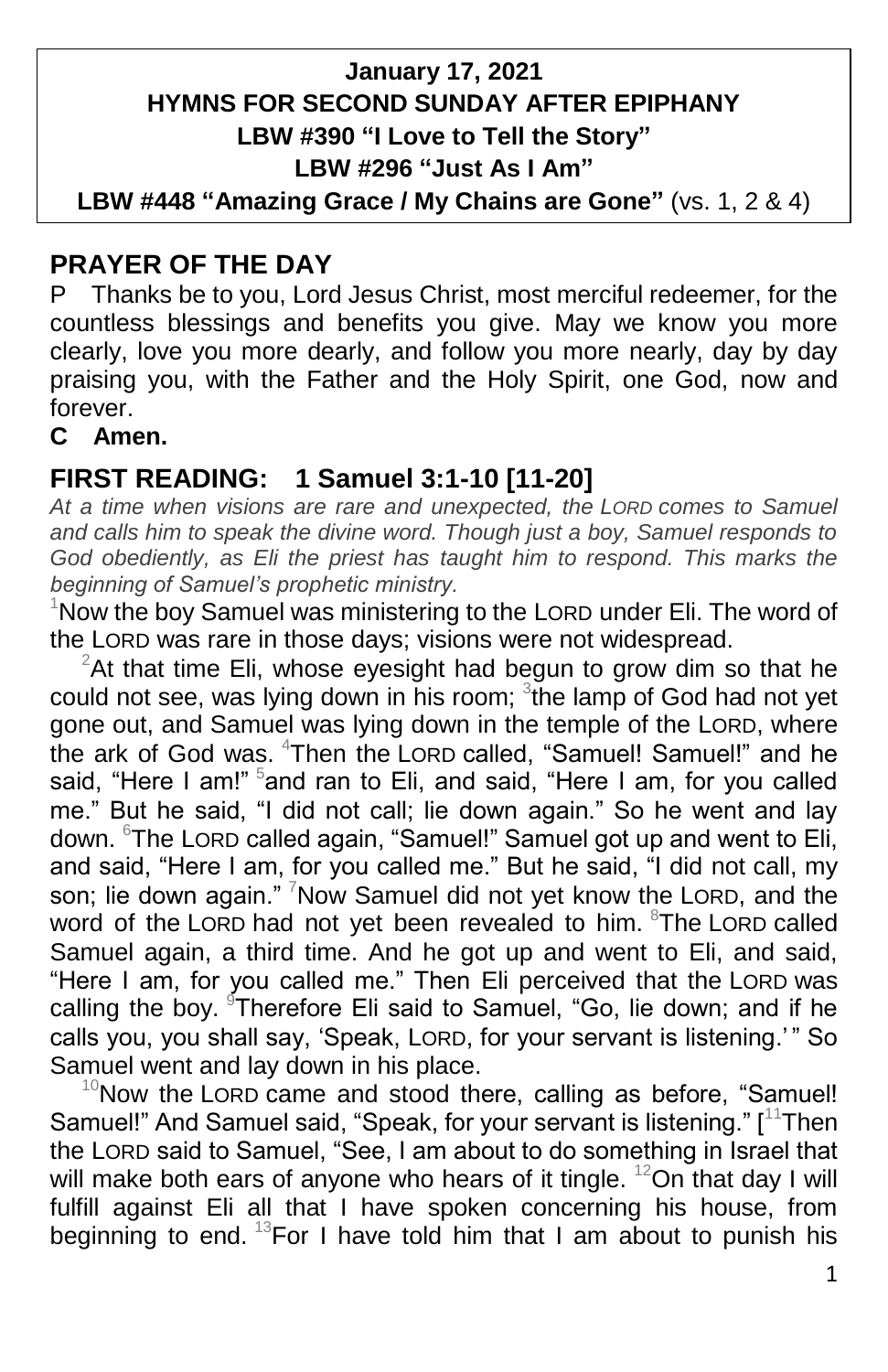house forever, for the iniquity that he knew, because his sons were blaspheming God, and he did not restrain them. <sup>14</sup>Therefore I swear to the house of Eli that the iniquity of Eli's house shall not be expiated by sacrifice or offering forever."

 $15$ Samuel lay there until morning; then he opened the doors of the house of the LORD. Samuel was afraid to tell the vision to Eli. <sup>16</sup>But Eli called Samuel and said, "Samuel, my son." He said, "Here I am."  $17$ Eli said, "What was it that he told you? Do not hide it from me. May God do so to you and more also, if you hide anything from me of all that he told you." <sup>18</sup>So Samuel told him everything and hid nothing from him. Then he said, "It is the LORD; let him do what seems good to him."

 $19$ As Samuel grew up, the LORD was with him and let none of his words fall to the ground. <sup>20</sup> And all Israel from Dan to Beer-sheba knew that Samuel was a trustworthy prophet of the LORD.]

### **PSALM: Psalm 139:1-6, 13-18**

 *R You have searched me out and known me. (Ps. 139:1)*  $1$ LORD, you have searched me out; O LORD, you have known me. <sup>2</sup>**You know my sitting down and my rising up; you discern my thoughts from afar.** <sup>3</sup>You trace my journeys and my resting-places and are acquainted with all my ways. 4 **Indeed, there is not a word on my lips, but you, O LORD, know it altogether.** *R* <sup>5</sup>You encompass me, behind and before, and lay your hand upon me. <sup>6</sup>**Such knowledge is too wonderful for me; it is so high that I cannot attain to it.**  $13$ For you yourself created my inmost parts; you knit me together in my mother's womb. <sup>14</sup>I will thank you because I am marvelously made; **your works are wonderful, and I know it well.** *R*  $15$ My body was not hidden from you, while I was being made in secret and woven in the depths of the earth. <sup>16</sup>**Your eyes beheld my limbs, yet unfinished in the womb; all of them were written in your book; my days were fashioned before they came to be.** <sup>17</sup>How deep I find your thoughts, O God! How great is the sum of them!  $18$ If I were to count them, they would be more in number than the sand;

to count them all, my life span would need to be like yours. *R*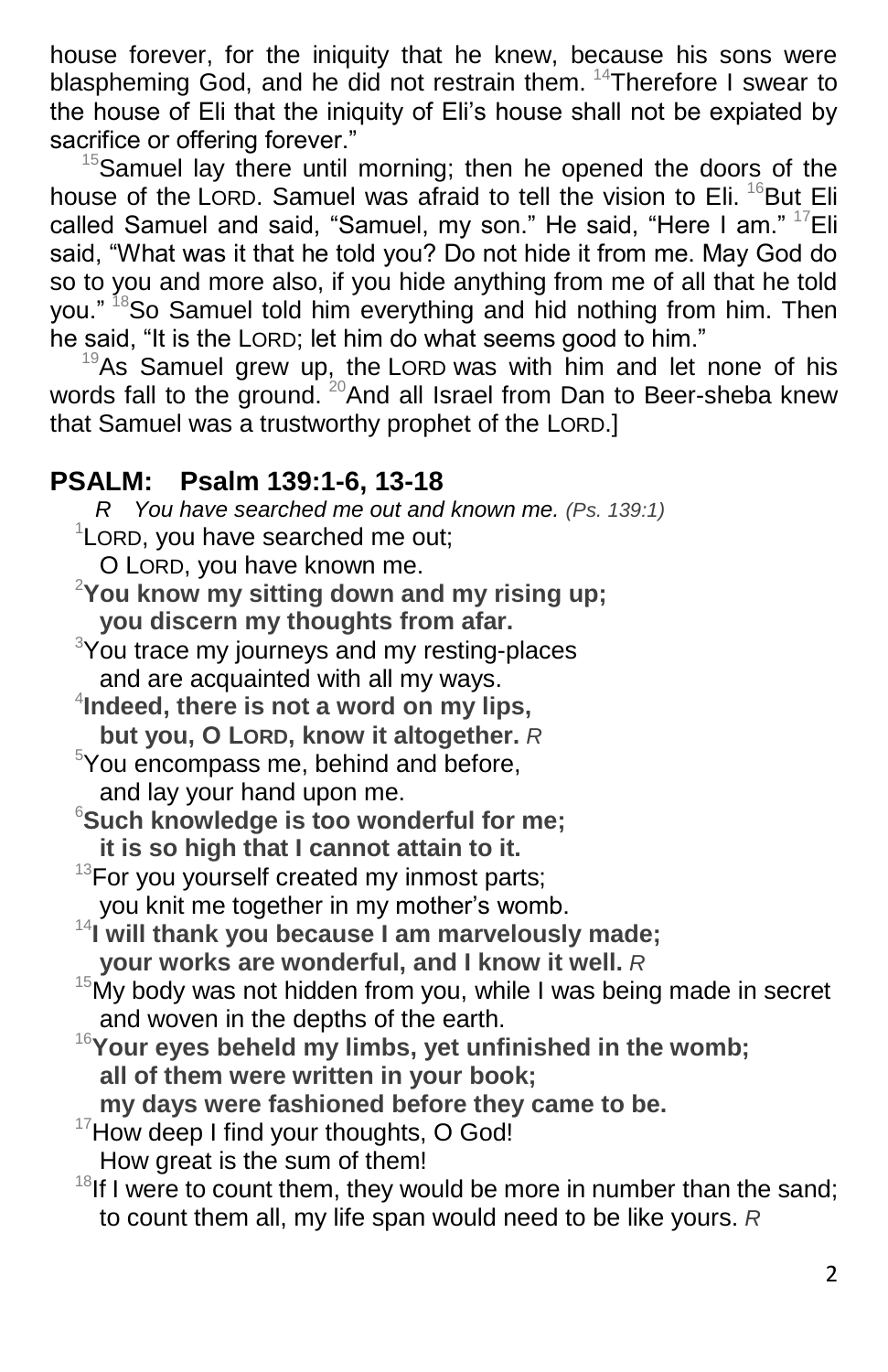# **SECOND READING: 1 Corinthians 6:12-20**

*Paul helps the Corinthians understand that God has claimed the entirety of their lives through the death of Christ. Hence Christian relationships and conduct,*  including areas of human sexuality, are to reflect the reality that we belong to *Christ and that the Holy Spirit lives within us.*

 $12<sup>a</sup>$ All things are lawful for me," but not all things are beneficial. "All things are lawful for me," but I will not be dominated by anything.  $134$ Food is meant for the stomach and the stomach for food," and God will destroy both one and the other. The body is meant not for fornication but for the Lord, and the Lord for the body. <sup>14</sup>And God raised the Lord and will also raise us by his power.  $15$ Do you not know that your bodies are members of Christ? Should I therefore take the members of Christ and make them members of a prostitute? Never!  $16$ Do you not know that whoever is united to a prostitute becomes one body with her? For it is said, "The two shall be one flesh." <sup>17</sup>But anyone united to the Lord becomes one spirit with him. <sup>18</sup>Shun fornication! Every sin that a person commits is outside the body; but the fornicator sins against the body itself.  $19$ Or do you not know that your body is a temple of the Holy Spirit within you, which you have from God, and that you are not your own? <sup>20</sup>For you were bought with a price; therefore glorify God in your body.

# **GOSPEL: John 1:43-51**

*In John's gospel, Jesus' ministry begins with the call of disciples, who then bring others to Jesus. Philip's friend Nathanael moves from skepticism to faith when he accepts the invitation to "Come and see."*

 $43$ The next day Jesus decided to go to Galilee. He found Philip and said to him, "Follow me." <sup>44</sup>Now Philip was from Bethsaida, the city of Andrew and Peter. <sup>45</sup>Philip found Nathanael and said to him, "We have found him about whom Moses in the law and also the prophets wrote, Jesus son of Joseph from Nazareth." <sup>46</sup>Nathanael said to him, "Can anything good come out of Nazareth?" Philip said to him, "Come and see."  $47$ When Jesus saw Nathanael coming toward him, he said of him, "Here is truly an Israelite in whom there is no deceit!" <sup>48</sup>Nathanael asked him, "Where did you get to know me?" Jesus answered, "I saw you under the fig tree before Philip called you." <sup>49</sup>Nathanael replied, "Rabbi, you are the Son of God! You are the King of Israel!" <sup>50</sup>Jesus answered, "Do you believe because I told you that I saw you under the fig tree? You will see greater things than these." <sup>51</sup>And he said to him, "Very truly, I tell you, you will see heaven opened and the angels of God ascending and descending upon the Son of Man."